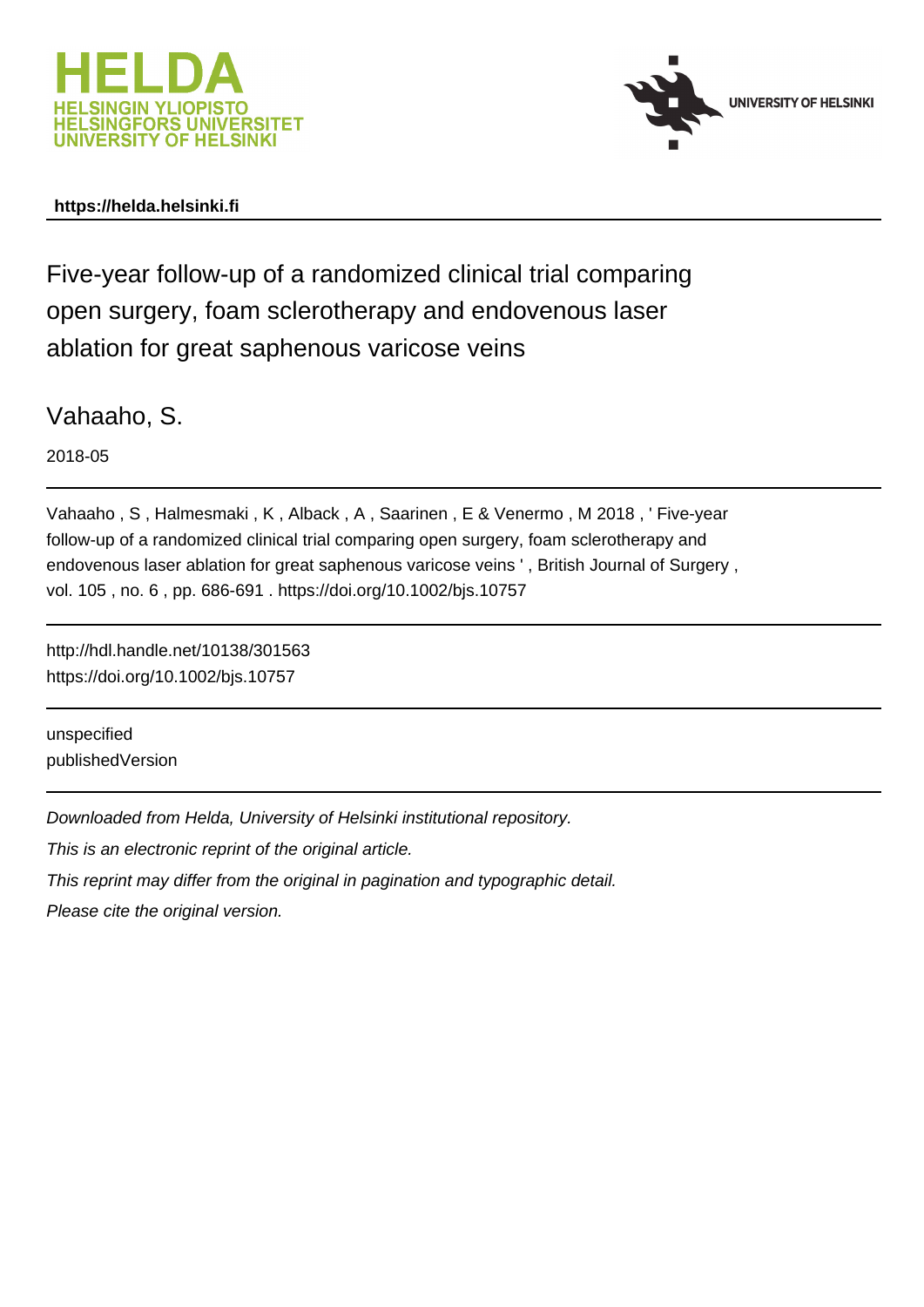

# **Five-year follow-up of a randomized clinical trial comparing open surgery, foam sclerotherapy and endovenous laser ablation for great saphenous varicose veins**

**S. Vähäah[o](http://orcid.org/0000-0003-0799-8283) , K. Halmesmäki, A. Albäck, E. Saarinen and M. Venermo**

Department of Vascular Surgery, University of Helsinki, Helsinki University Hospital, PL 340, 00029 HUS, Helsinki, Finland *Correspondence to:* Dr S. Vähäaho (e-mail: sari.vahaaho@fimnet.fi)

**Background: New treatment methods have challenged open surgery as a treatment for great saphenous vein (GSV) insufficiency, the most common being ultrasound-guided foam sclerotherapy (UGFS) and endovenous laser ablation (EVLA). This study evaluated the long-term results of surgery, EVLA and UGFS in the treatment of GSV reflux.**

**Methods: Patients with symptomatic GSV reflux were randomized to undergo either open surgery, EVLA or UGFS. The main outcome measure was the occlusion rate of the GSV at 5 years after operation.**

**Results: The study included 196 patients treated during 2008–2010; of these, 166 (84⋅7 per cent) participated in the 5-year follow-up. At 5 years, the GSV occlusion rate was 96 (95 per cent c.i. 91 to 100) per cent in the open surgery group, 89 (82 to 98) per cent after EVLA and 51 (38 to 64) per cent after UGFS (***P <* **0⋅001). For patients who had received no additional treatment during follow-up, the occlusion rates were 96 per cent (46 of 48), 89 per cent (51 of 57) and 41 per cent (16 of 39) respectively. UGFS without further GSV treatment was successful in only 16 of 59 patients (27 per cent) at 5 years. Conclusion: UGFS has significantly inferior occlusion rates compared with open surgery or EVLA, and results in additional treatments.**

Presented to the Annual Meeting of the European Society for Vascular Surgery, Porto, Portugal, September 2015, and to the Annual Operative Days of the Finnish Surgical Society and Finnish Society for Anaesthesiology, Helsinki, Finland, November 2015; published in abstract form as *Eur J Vasc Endovasc Surg* 2015; **50**: 398

Paper accepted 17 October 2017 Published online in Wiley Online Library (www.bjs.co.uk). **DOI:** 10.1002/bjs.10757

## **Introduction**

Varicose veins affect up to 40 per cent of the adult population, causing symptoms that affect quality of life. The most common manifestations result from reflux of the great saphenous vein  $(GSV)^1$ . There are many methods of treating GSV reflux: open surgery, foam sclerotherapy (UGFS), and endovenous catheter ablation using, for example, radiofrequency or laser energy. Although newer, less invasive endovenous techniques have replaced open surgery at many clinics, data on their long-term efficiency have so far been scarce<sup>2-4</sup>. An RCT<sup>5</sup> comparing these three methods in the treatment of unilateral GSV reflux was carried out at two university hospitals in Finland during 2008–2010. One year after the treatment, GSV reflux was significantly more common in the UGFS group than in the other two treatment groups. However, disease-specific quality of life was significantly better after 1 year compared with baseline in all treatment groups, with no significant difference between the groups. Similarly, varicose veins were absent in all groups at  $1$  year<sup>5</sup>.

The aim of the present study was to report 5-year follow-up results of this RCT comparing open surgery, endovenous laser ablation (EVLA) and UGFS in the treatment of GSV reflux, in terms of both technical success and quality of life.

## **Methods**

The study protocol, methods, and the 1-month and 1-year results have been described in detail previously<sup>5</sup>. Briefly, patients aged 20–70 years, with Clinical Etiologic Anatomic Pathophysiologic (CEAP) class C2–C4 varicose veins, and reflux in the GSV 5–10 mm in diameter were included. The final study population initially comprised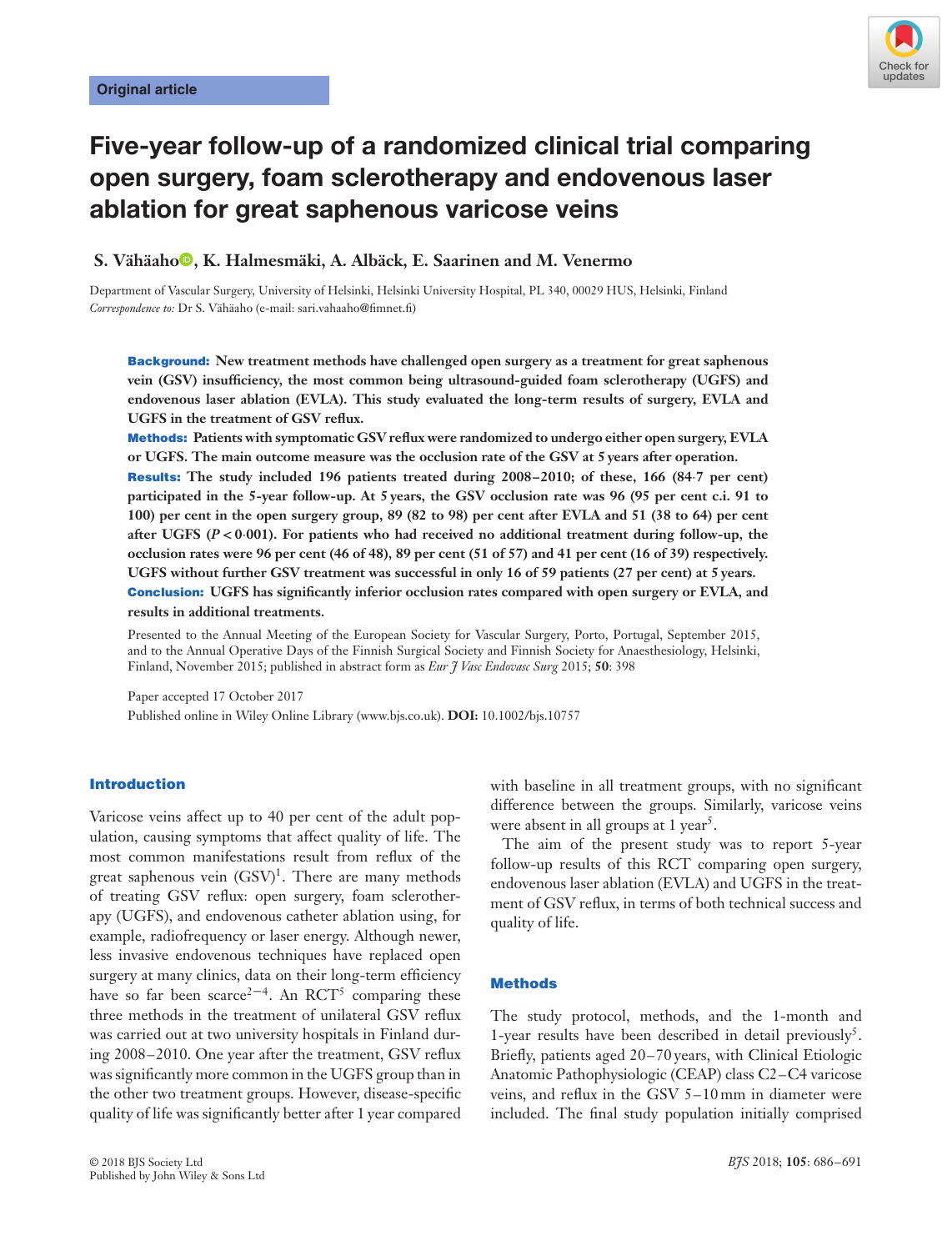214 patients: 65 in the surgery group, 73 in the EVLA group and 76 in the UGFS group.

All patients from the RCT treated at Helsinki University Hospital were invited to attend a 5-year follow-up visit. The follow-up data for patients from Tampere University Hospital were not available. The Ethics Committee of Helsinki University Central Hospital approved this follow-up study. All patients had provided written informed consent for follow-up visits at the start of the trial.

## **Procedures**

In the open surgery procedure, the GSV was stripped with a retrograde invagination technique, usually down to the upper calf. Most patients were treated under general anaesthesia. Tumescent liquid (450 ml Ringer's solution with 50 ml 1 per cent lidocaine with adrenaline (epinephrine)) was injected into the tunnel of the removed GSV as well as the hook phlebectomy sites after stripping. A class 2 compression stocking and bandages were applied for 48 h, with stocking use continued during the daytime for up to 2 weeks.

Tumescent anaesthesia was also used for EVLA; patients received a light sedative before (diazepam) and during (alfentanil, propofol) the procedure. In most patients, the surgeon inserted the laser catheter into the upper calf and, under ultrasound guidance, positioned the tip 1⋅5–2⋅0 cm below the saphenofemoral junction. A pulse mode with a 1⋅5-s impulse and 12W of energy was used, aiming to apply 70 J/cm. Phlebectomies and after care were similar to those in the surgery group.

In the UGFS group, the surgeon cannulated the GSV, usually both at proximal thigh level and immediately below the knee. Sclerosant foam was prepared with a double-syringe technique using a sclerosant-to-air ratio of 1 : 2 using either 1 per cent polidocanol (Aetoxysclerol®; Kreussler, Wiesbaden, Germany) or 1 and 3 per cent sodium tetradecyl sulphate (Fibrovein™; STD Pharmaceutical Products, Hereford, UK). A compression stocking was applied afterwards to be worn continuously for 3 days, followed by daytime use for 11 days. All patients attended an appointment at 1 month and, if any reflux was observed on duplex imaging, a second treatment with foam was carried out, followed by a check-up 1 month later until the GSV was occluded.

#### **Assessments**

For this study, the patients were invited for examination 5 years after treatment. Assessments included a duplex ultrasound examination, clinical outcome evaluation, and



Patients with GSV reflux in one leg *n* = 233

closure of the GSV was classified as follows: absent/fully occluded, partial recanalization (at least 5 cm of compressible, patent GSV), or complete recanalization. Reflux was defined as a retrograde flow lasting more than  $0.5 s$ after calf compression. The leg was also imaged for other refluxing veins, such as the anterior accessory saphenous vein (AASV). Neovascularization was defined by non-anatomical serpentine refluxing veins that entered the common femoral vein at the saphenofemoral junction. At both 1- and 5-year follow-up, if the patient had symptoms and either a recanalized GSV, a new refluxing venous segment such as the AASV, or neovascularization, they were assigned for additional treatment. The method of the additional treatment was decided by the treating physician.

#### **Statistical analysis**

Data were evaluated by means of intention-to-treat analysis, but excluding missing data. The primary endpoint for the entire study, occlusion or absence of the GSV, was analysed in the overall study group and the three subgroups according to the initial size of the upper GSV.

Categorical values were compared using the  $\chi^2$  or Fisher's exact test, and numerical data using the Kruskal–Wallis test or linear regression, where applicable. Statistical analysis, including life-table analysis, was performed using SPSS® for Windows® version 22.0 (IBM, Armonk, New York, USA).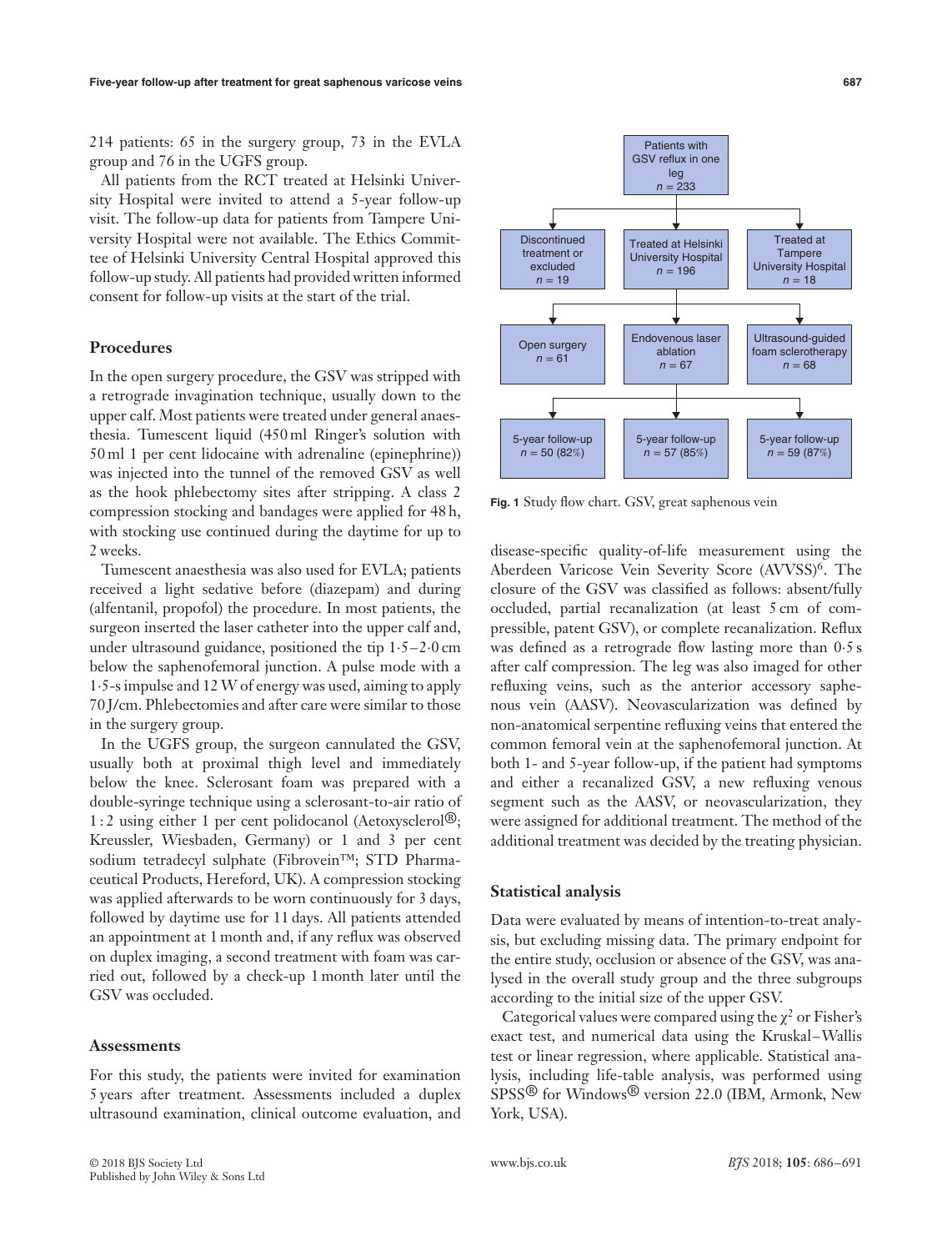**Table 1** Baseline characteristics of patients included in the follow-up study

|                                       | Open surgery $(n = 50)$ | EVLA $(n=57)$ | UGFS $(n=59)$ | P <sub>1</sub> |
|---------------------------------------|-------------------------|---------------|---------------|----------------|
| Age (years)*                          | 46.5(10.2)              | 47.7(13.4)    | 48.6(12.0)    | 0.601          |
| BMI (kg/m <sup>2</sup> ) <sup>*</sup> | 24.6(3.6)               | 25.4(3.5)     | 25.8(4.9)     | 0.379          |
| Diameter of thigh GSV (mm)*           | 6.2(1.1)                | 6.3(1.1)      | 6.2(1.2)      | 0.515          |
| CEAP class                            |                         |               |               | $0.085$ ‡      |
| C <sub>2</sub>                        | 29                      | 19            | 21            |                |
| C <sub>3</sub>                        | 17                      | 29            | 30            |                |
| C <sub>4</sub>                        | $\overline{4}$          | 9             | 8             |                |
| Clinical disability score             |                         |               |               | $0.882 \pm$    |
| 0 (symptomless)                       |                         |               | $\mathbf{0}$  |                |
| 1 (symptoms, no compression)          | 37                      | 42            | 39            |                |
| 2 (work only with compression)        | 12                      | 14            | 20            |                |
| 3 (not working even with compression) | 0                       | 0             | $\mathbf{0}$  |                |
| 4 (hospital care)                     | 0                       | 0             | $\mathbf{0}$  |                |
| Side treated                          |                         |               |               |                |
| Right leg                             | 21                      | 30            | 21            |                |
| Left leg                              | 29                      | 27            | 38            |                |
|                                       |                         |               |               |                |

\*Values are mean(s.d.). EVLA, endovenous laser ablation; UGFS, ultrasound-guided foam sclerotherapy; GSV, great saphenous vein; CEAP, Clinical Etiologic Anatomic Pathophysiologic. †Kruskal–Wallis test, except  $\ddagger \chi^2$  test.

## **Results**

Of 196 patients initially treated at Helsinki University Hospital, 166 (84⋅7 per cent) attended for 5-year follow-up: 50 after open surgery, 57 after EVLA and 59 after UGFS (*Fig*. *1*). This represented 77⋅6 per cent of the original study cohort (patients treated in Tampere were not included). Median follow-up was 5 years and 99 days (range 1485–2456 days) after treatment. Baseline clinical details in these patients were similar in all treatment groups (*Table 1*).

At 5 years, the GSV was completely occluded or absent in 48 of 50 patients in the surgery group (96 (95 per cent c.i. 91 to 100) per cent, 51 of 57 patients who had EVLA (89 (82 to 98) per cent) and in 30 of 59 patients who underwent UGFS (51 (38 to 64) per cent) (*Fig*. *2*). The difference between the UGFS group and the EVLA or surgery group was statistically significant (*P <*0⋅001).

At 5 years, there were no significant differences in the GSV occlusion rate according to initial sizes of the GSV, as analysed in three size groups (under 6, 6–9 and over 9 mm;  $P = 0.290$ ).

The mean AVVSS score at 5 years was 8⋅7 (95 per cent c.i. 6⋅7 to 10⋅7) in the surgery group, 9⋅6 (6⋅4 to 12⋅8) in the EVLA group and 11⋅2 (8⋅5 to 14⋅0) in the UGFS group. Although the mean AVVSS was slightly higher after UGFS, the differences between the treatment groups were not statistically significant  $(P = 0.636)$ .

By 5 years after surgery, a total of 22 patients had already received further treatment for the GSV: two (4 per cent) in the surgery group, none in the EVLA group and 20 (34 per cent) in the UGFS group. A subanalysis of non-assisted closure of the GSV (including only patients who had not



**Fig. 2** Great saphenous vein (GSV) occlusion rates after treatment. EVLA, endovenous laser ablation; UGFS, ultrasound-guided foam sclerotherapy

received repeat treatment for the GSV) therefore included 48 patients in the surgery group, 57 in the EVLA group and 39 in the UGFS group.

Non-assisted closure of the GSV occurred at 5 years in 46 of the 48 patients (96 per cent) in the surgery group, 51 of 57 (89 per cent) in the EVLA group and 16 of 39 (41 per cent) in the UGFS group. Primary and assisted occlusion rates are depicted in life tables (*Fig*. *3*).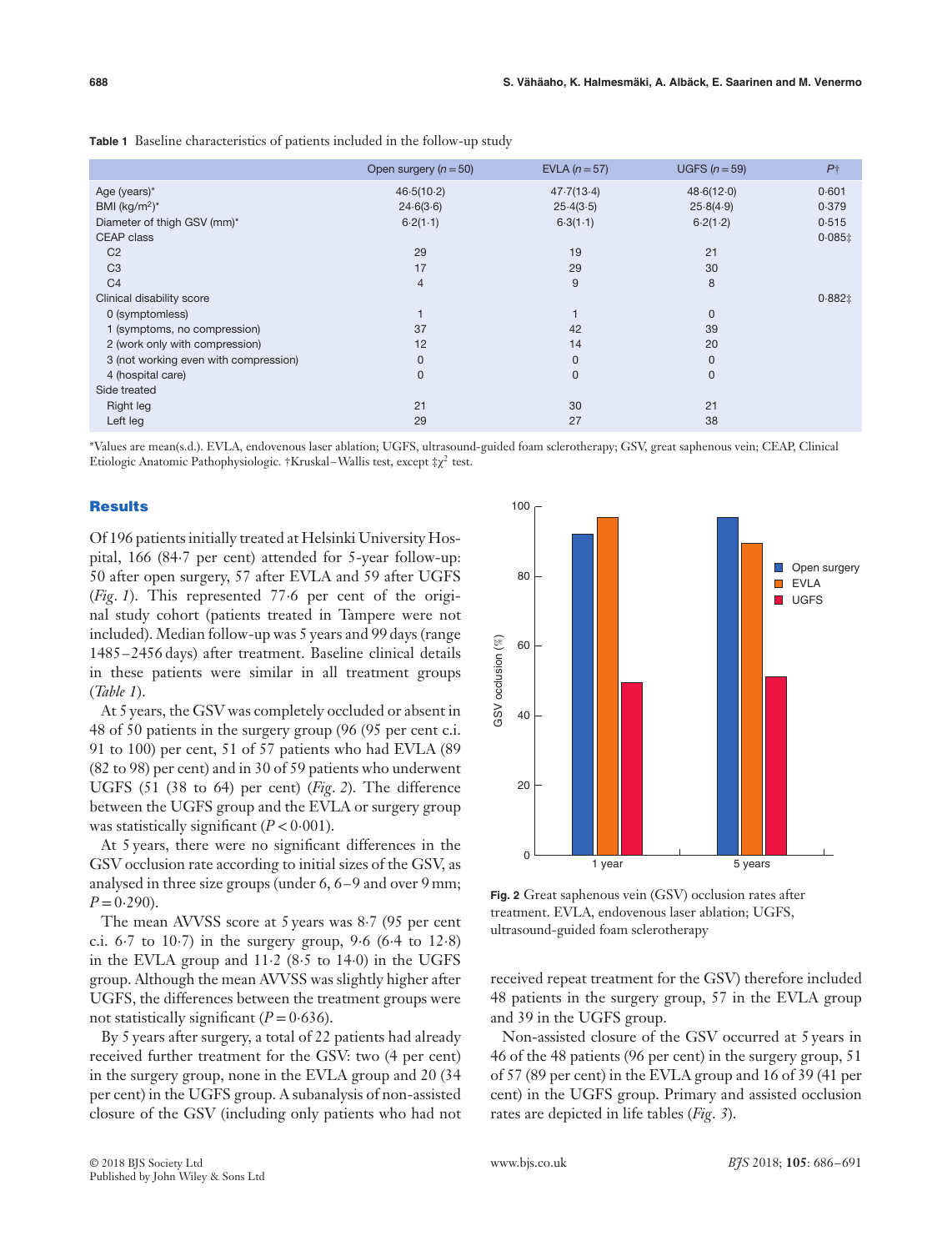

**Fig. 3** Life-table analysis of **a** primary occlusion rates and **b** assisted occlusion rates after treatment. EVLA, endovenous laser ablation; UGFS, ultrasound-guided foam sclerotherapy

### **Other outcomes**

Of the 166 patients, 48 (28⋅9 per cent) either needed retreatment during follow-up or were assigned for retreatment at the 5-year visit. The odds of needing repeat treatment was 8⋅5 times higher for the UGFS group than for the EVLA group, and 1⋅6 times higher for the surgery group compared with the EVLA group.

Many patients in the UGFS group needed additional treatment for the GSV (*Table 2*). Two patients in the surgery group needed further treatment for the GSV; these represented incomplete stripping. In six patients in the EVLA group, either partial or full recanalization of the GSV occurred during follow-up. These patients had received a mean of 45⋅4 (range 20⋅7–66⋅1) J of laser energy per treated cm of GSV compared with 54⋅7 (19⋅7–85⋅4) J/cm among those with an occluded GSV at 5 years  $(P=0.150)$ . In general, there was no statistically significant correlation between the energy (J/cm) and 5-year outcomes of no reflux and absence of repeat treatments  $(P=0.143)$ . Of the six patients mentioned, three had partial recanalization of the GSV with no symptoms. The other three had complete recanalization, one of whom was symptomatic and received retreatment.

Two patients in the surgery group also had reflux originating from neovascularization in the groin. In the

| © 2018 BJS Society Ltd             | www.bis.co.uk | <i>B</i> 7S 2018; <b>105</b> : 686–691 |  |
|------------------------------------|---------------|----------------------------------------|--|
| Published by John Wiley & Sons Ltd |               |                                        |  |

|                                                                  | Open surgery<br>$(n=50)$ | <b>EVLA</b><br>$(n=57)$ | <b>UGFS</b><br>$(n = 59)$ |
|------------------------------------------------------------------|--------------------------|-------------------------|---------------------------|
| Additional treatment<br>scheduled or done                        | 9                        |                         | 32                        |
| Repeat treatment for GSV                                         | 2                        |                         | 25                        |
| Additional treatment for<br>anterior accessory<br>saphenous vein | 0                        |                         | 3                         |
| Additional treatment for<br>neovascularized segments             | 2                        | O                       |                           |
| Additional treatment for<br>under-knee GSV or                    | 5                        | 2                       |                           |

**Table 2** Additional treatment in each study group

EVLA, endovenous laser ablation; UGFS, ultrasound-guided foam sclerotherapy; GSV, great saphenous vein.

EVLA group, four patients received treatment for a refluxing AASV.

Altogether, 22 patients in the UGFS group who attended the 5-year follow-up had experienced either full or partial recanalization of the GSV at 1 year, but had no symptoms at that point. Three of the 16 patients with partial recanalization had already been retreated during follow-up and six were scheduled for EVLA at the 5-year follow-up visit, as the recanalization had become complete. One of the six patients with full recanalization had been treated

tributaries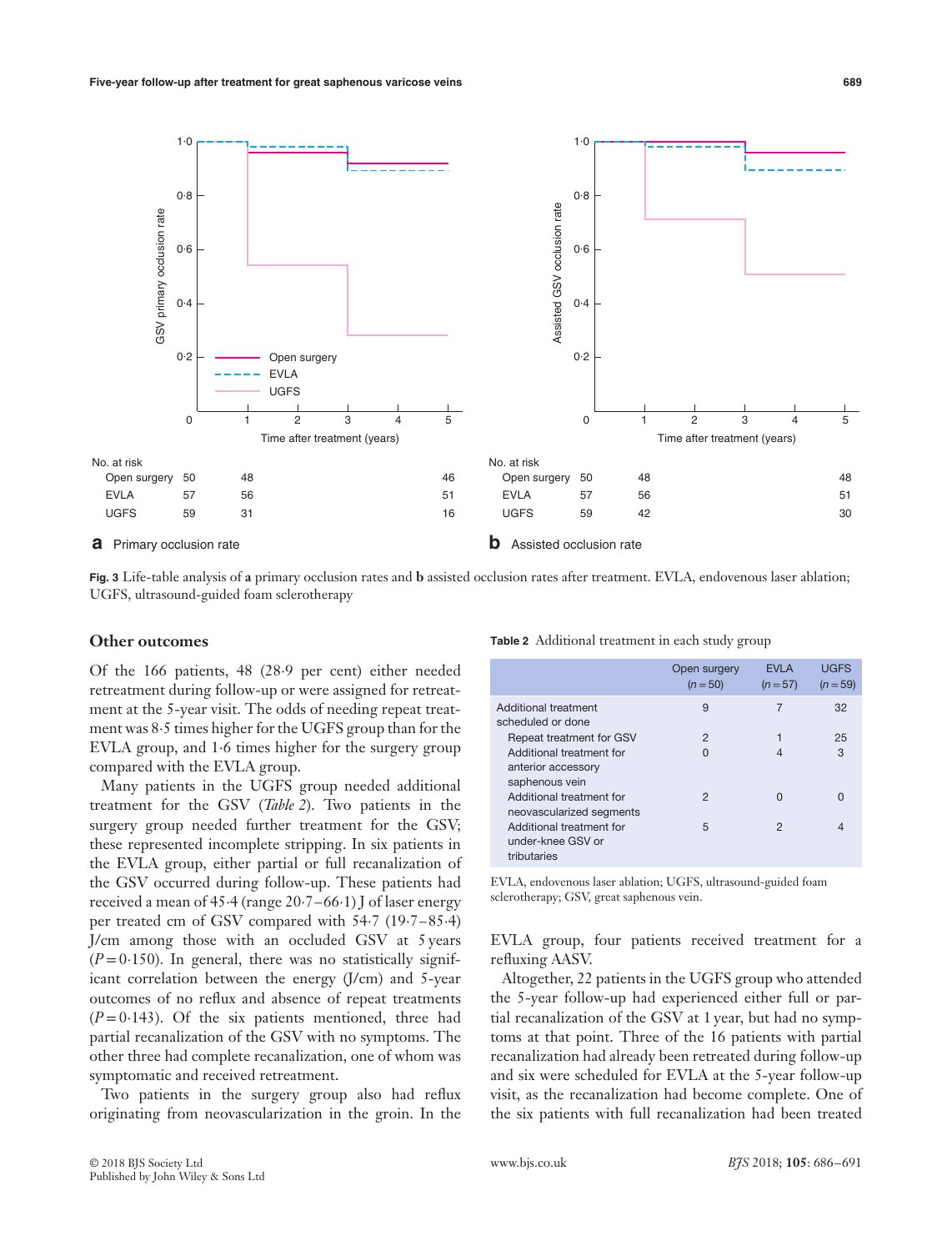during follow-up and three were scheduled for treatment at the 5-year follow-up. The remaining patients were symptom-free.

There were no major complications related to the procedures, and long-term side-effects were rare. At the 5-year follow-up, two patients (4 per cent) in the open surgery group, one (2 per cent) in the EVLA group and two (4 per cent) in the UGFS group still had skin pigmentation. One patient treated with open surgery had a palpable lump under the skin. Paraesthesia was rare (1⋅8 per cent), with no differences between the treatment groups (1 in each group).

## **Discussion**

Achieving good long-term freedom from recurrent superficial venous insufficiency after the treatment of GSV reflux is challenging. Less invasive techniques have replaced open surgery in many places owing to the faster recovery from the procedure.

There are several ways to categorize the success of varicose vein treatment. Patients who have partial or complete recanalization of the GSV after the initial treatment may remain asymptomatic and do not necessarily need additional treatment. However, here it seems that many did need retreatment. It was far more likely that patients treated initially with UGFS needed additional treatments, especially repeated treatment for the main GSV trunk. Therefore, although UGFS was initially the cheapest and most non-invasive treatment, it may have become more invasive and more expensive in the end.

At 1 year, the initial size of the GSV and its occlusion rate were correlated<sup>5</sup>. This was not observed at 5 years, probably because patients with a large, refluxing GSV had already been retreated at that point.

In all groups, the AVVSS scores at 1 year had improved significantly from baseline. This improvement was sustained during follow-up. The differences between the three groups in terms of quality of life at 5 years did not reach statistical significance, although there was a tendency towards higher scores indicating lower quality of life in the UGFS group.

The nature of additional treatments also reflected the technique used. As described by van Rij and colleagues<sup>7</sup>, open surgery can lead to neovascularization from the groin. This occurs because angiogenesis is a natural part of wound healing, and can appear even after a 5-year interval<sup>8</sup>. In the present study, several patients in the open surgery group needed treatment for neovascular segments, but there were no patients with neovascularization after EVLA, similar to reports on EVLA from others<sup>9</sup>.

When treating the GSV with EVLA, it is normal policy to leave the tip of the laser fiber 1–2 cm below the saphenofemoral junction. Therefore, any GSV tributaries that drain above that point are untreated. Frequently, the AASV remains open after EVLA. The AASV reflux that occurs after EVLA is thought to represent either neoreflux or failure to demonstrate the reflux during the pretreatment ultrasound examination. In the present study, the rate of AASV reflux after EVLA treatment was 7 per cent. The result supports the current practice of not treating the AASV if only GSV reflux is present $^{10}$ .

There are studies suggesting that UGFS is a good option, although most of the data come from prospective series or retrospective analyses<sup>11–14</sup>. In many of these studies, the anatomical success rate (occlusion or absence of the GSV) is not very good, although patient satisfaction may be high. Recently published randomized trials comparing open surgery, EVLA and UGFS had quality of life or cost-effectiveness as endpoints, and evaluated UGFS to be a viable treatment option<sup>15,16</sup>. In these studies, however, follow-up was short.

It is argued that, in very skilled hands, UGFS might produce excellent results. In the present study, however, UGFS was administered by experienced vascular surgeons according to the best of their knowledge and ability, and repeated until the vein was seen to be fully occluded, making the procedure as effective as possible. However, after this, patients were not followed further. They later attended the 1-year follow-up visit, where reflux was observed in half of the patients. More frequent visits and an active refoaming policy in the presence of any reflux may have increased the occlusion rate in the long run, but would, again, have required more resources. Furthermore, as most of the patients were young, every visit would have meant a day off work. The present results reflect those seen in the real world. It is easier to standardize the EVLA procedure than UGFS, with EVLA having very repeatable results and a steep learning curve. Therefore, EVLA probably gives better results than UGFS in most clinical practice settings. EVLA can be administered as an outpatient, reducing the number of staff and materials required, thus making it cost-effective.

There are some limitations to the present study. Owing to the nature of the interventions, neither the patients nor the treating surgeons could be blinded to the intervention. The application of foam was not standardized, but optimal injection sites and sclerosants were used for each patient according to their anatomy. The assessor at the 5-year follow-up was not blinded to the type of treatment; in the majority of patients, the scarring pattern would have revealed it. Some crossover occurred but, as the main